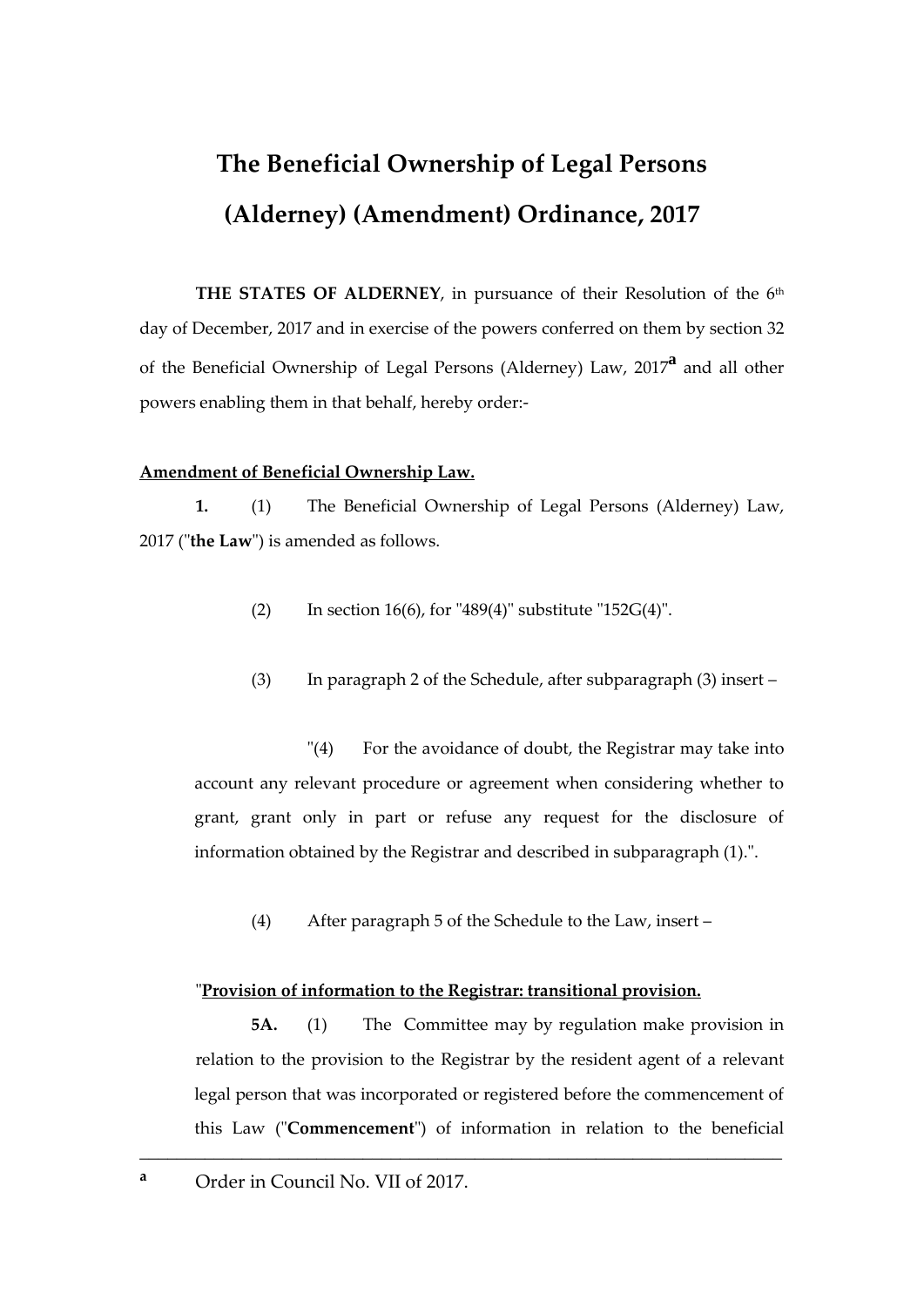owners of that relevant legal person at Commencement.

(2) Subject to subparagraph (3), regulations made under subparagraph (1) may contain provision as to the creation of new liabilities, obligations, penalties and offences.

(3) The power conferred by subparagraph (2) to create new liabilities, obligations, penalties and offences does not include power -

- (a) to provide for offences to be triable only on indictment,
- (b) to authorise the imposition, on summary conviction of an offence, of a term of imprisonment exceeding six months or a fine exceeding level 5 on the uniform scale, or both, or
- (c) to authorise the imposition, on conviction on indictment of any offence, of a term of imprisonment exceeding six months.".

#### **Interpretation.**

**2**. (1) The Interpretation (Guernsey) Law, 1948**<sup>b</sup>** applies to the interpretation of this Ordinance.

(2) Any reference in this Ordinance to an enactment is a reference thereto as from time to time amended, re-enacted (with or without modification), extended or applied.

\_\_\_\_\_\_\_\_\_\_\_\_\_\_\_\_\_\_\_\_\_\_\_\_\_\_\_\_\_\_\_\_\_\_\_\_\_\_\_\_\_\_\_\_\_\_\_\_\_\_\_\_\_\_\_\_\_\_\_\_\_\_\_\_\_\_\_\_\_